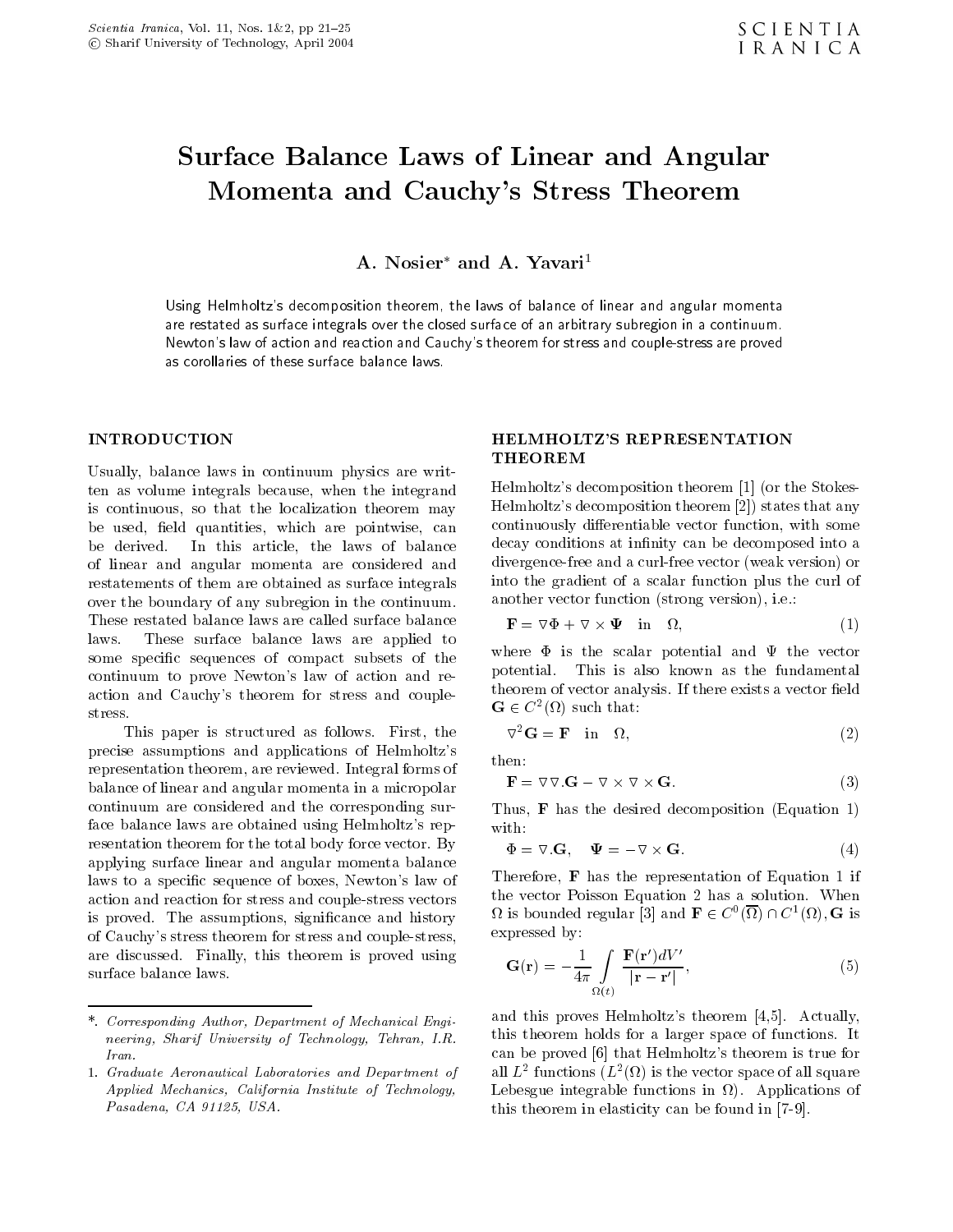## SURFACE BALANCE LAWS OF LINEAR AND ANGULAR MOMENTA

Consider a continuum  $\mathcal R$  in the reference configuration. The law of balance of linear momentum in the continuum can be written as [10]:

$$
\int_{\partial B(t)} \sigma(\mathbf{x}, \mathbf{n}, t) dS + \int_{B(t)} \rho(\mathbf{x}, t) \mathbf{b}(\mathbf{x}, t) dV
$$
\n
$$
= \int_{B(t)} \rho(\mathbf{x}, t) \mathbf{a}(\mathbf{x}, t) dV,
$$
\n(6)

where B is any nice subregion in R and  $\partial B$  is the boundary of B, and  $\sigma$ ,  $\rho$ , b and a are the stress vector, density, body force vector and acceleration vector, respectively. Also,  $x$  and  $n$  are, respectively, position and unit normal vectors. Note that, here, according to Cauchy's postulate, it is assumed that the stress vector acting at point  $x$  at time  $t$  on an oriented surface depends only on  $x, n$  and t (see [11]). Equation 6 can be rewritten as

$$
\int_{\partial B(t)} \boldsymbol{\sigma}(\mathbf{x}, \mathbf{n}, t) dS + \int_{B(t)} \mathbf{F}(\mathbf{x}, t) dV = 0,
$$
\n(7)

where:

$$
\mathbf{F}(\mathbf{x},t) = \rho(\mathbf{x},t)[\mathbf{b}(\mathbf{x},t) - \mathbf{a}(\mathbf{x},t)].
$$
 (8)

Here, instead of converting the surface integral in Equation  $6$  to a volume integral, the volume integrals are converted to surface integrals Assuming that  $\mathbf{D}(\mathbf{X}, t)$  and  $\mathbf{a}(\mathbf{X}, t)$  are  $L^-$  functions of  $\mathbf{X}$ , one can use Equation 1; therefore:

$$
\int_{B(t)} \mathbf{F}(\mathbf{x},t) dV = \int_{B(t)} [\nabla \Phi(\mathbf{x},t) + \nabla \times \Psi(\mathbf{x},t)] dV
$$

$$
= \int_{B(t)} \nabla \Phi(\mathbf{x},t) dV + \int_{B(t)} \nabla \times \Psi(\mathbf{x},t) dV. \tag{9}
$$

Using the gradient and curl theorems, it is obtained that:

$$
\int_{B(t)} \nabla \Phi(\mathbf{x}, t) dV + \int_{B(t)} \nabla \times \Psi(\mathbf{x}, t) dV
$$
\n
$$
= \int_{\partial B(t)} \mathbf{n}(\mathbf{x}, t) \Phi(\mathbf{x}, t) dS + \int_{\partial B(t)} \mathbf{n}(\mathbf{x}, t) \times \Psi(\mathbf{x}, t) dS.
$$
\n(10)

Substituting Equation 10 into Equation 7 yields:

<sup>Z</sup>

$$
\int_{\partial B(t)} [\boldsymbol{\sigma}(\mathbf{x}, \mathbf{n}, t) + \mathbf{n} \Phi(\mathbf{x}, t) + \mathbf{n} \times \Psi(\mathbf{x}, t)] dS = 0.
$$
\n(11)

of motion of the continuum at a point  ${\bf x},$  an arbitrary This holds for any closed surface,  $\partial B$ , in the continuum. It is seen that the integrand of this restated balance law depends on the unit normal vector in addition to the position vector and time. For obtaining the equations subregion is shrunk to the point arbitrarily; i.e., for any subregion, the only restriction is that the point  $x$ belongs to the subregion. Consider a sequence  ${B_n}_{n=1}^{\infty}$ of compact subregions with the following properties

(i) 
$$
\mathbf{x} \in B_n
$$
  $\forall \mathbf{n} \in$   
\n(ii)  $B_{n+1} \subset B_n$   $\forall \mathbf{n} \in$   
\n(iii)  $\lim_{n \to \infty} \text{vol}(B_n) = 0$ , (12)

where  $\alpha$  is the volume  $\alpha$  is the subset of the subset of the subset of the subset of the subset of the subset of the subset of the subset of the subset of the subset of the subset of the subset of the subset of the su gion  $B_n$ . The balance of linear momentum as a volume integral reads

$$
\int_{B_n(t)} \{ \nabla. \mathbf{S}(\mathbf{x}, t) + \rho(\mathbf{x}, t) [\mathbf{b}(\mathbf{x}, t) - \mathbf{a}(\mathbf{x}, t)] \} dV = 0 \quad \forall n \in \mathcal{b},
$$
\n(13)

where  $S$  is Cauchy's stress tensor. From Equations 12 and 13 one has:

$$
\lim_{n \to \infty} \int_{B_n(t)} \{ \nabla \cdot \mathbf{S}(\mathbf{x}, t) + \rho(\mathbf{x}, t) [\mathbf{b}(\mathbf{x}, t) - \mathbf{a}(\mathbf{x}, t)] \} dV = 0.
$$
\n(14)

Using localization theorem  $[10]$ , it is found that:

$$
\nabla \cdot \mathbf{S}(\mathbf{x},t) + \rho(\mathbf{x},t)[\mathbf{b}(\mathbf{x},t) - \mathbf{a}(\mathbf{x},t)] = 0.
$$
 (15)

For the restatement of balance of linear momentum  $(Equation 11)$ , one cannot use the localization theorem, because of the explicit dependence of the integrand on the unit normal vector,  $n$ .

 $\sim$  micropolar continuum states that  $(12,13)$ : The law of balance of angular momentum for a

$$
\int\limits_{\partial B(t)} [\mathbf{r}(\mathbf{x},t) \times \boldsymbol{\sigma}(\mathbf{x},\mathbf{n},t) + \mathbf{m}(\mathbf{x},\mathbf{n},t)]dS
$$

<sup>Z</sup>

+ 
$$
\int_{B(t)} \rho(\mathbf{x},t) [\mathbf{r}(\mathbf{x},t) \times \mathbf{b}(\mathbf{x},t) + \mathbf{c}(\mathbf{x},t)]dV
$$
  
= 
$$
\int_{B(t)} \rho(\mathbf{x},t) [\mathbf{r}(\mathbf{x},t) \times \mathbf{a}(\mathbf{x},t) + \mathbf{i}(\mathbf{x},t)]dV, (16)
$$

 $\zeta$  its material time derivative  $|13|$ . The above equation where m is the couple-term is the couple-term is the body-term is the body-term is the body-term is the body-t couple vector,  $l$  is the spin angular momentum and  $i$  is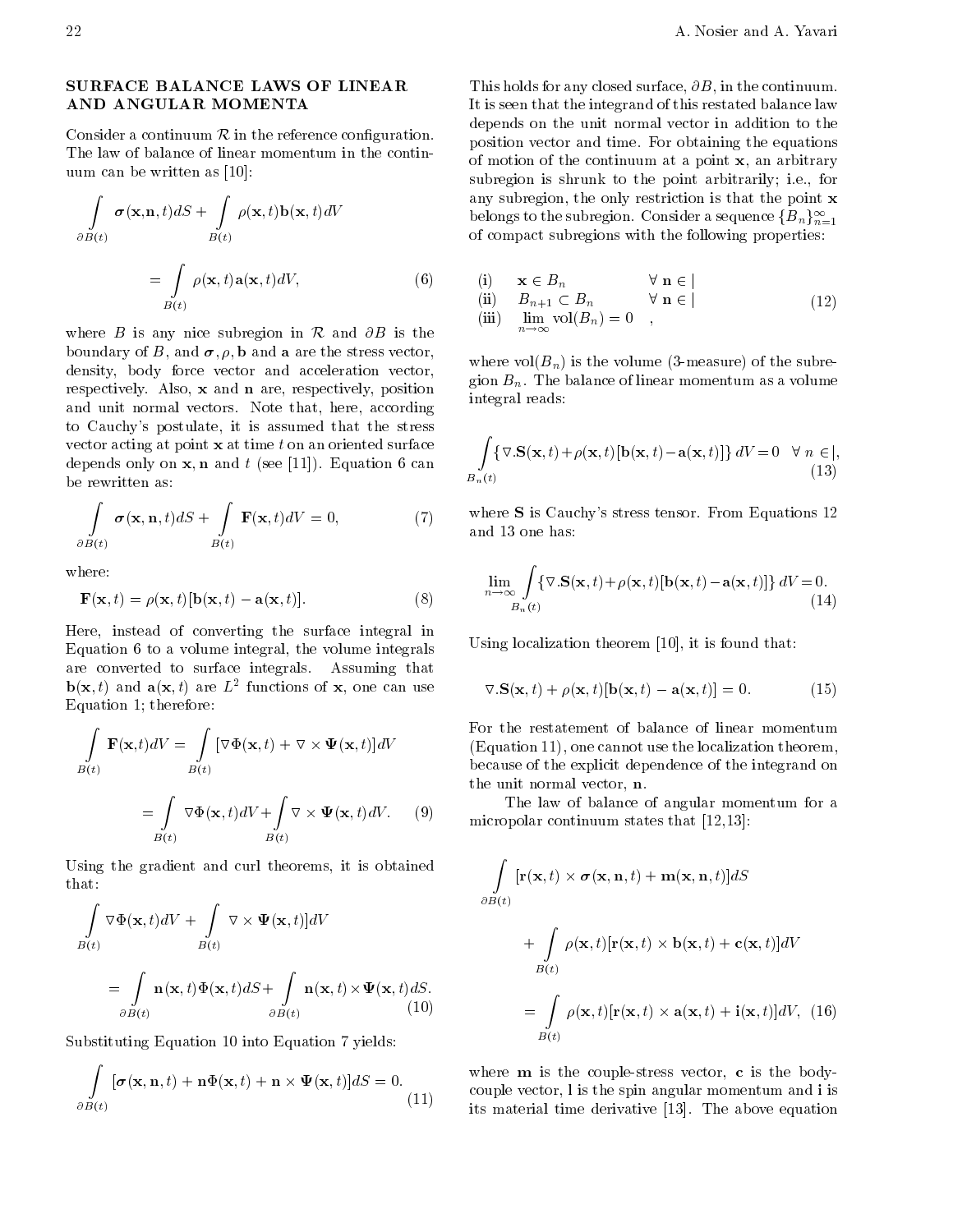can be rewritten as

$$
\int_{\partial B(t)} [\mathbf{r}(\mathbf{x},t) \times \boldsymbol{\sigma}(\mathbf{x}, \mathbf{n},t) + \mathbf{m}(\mathbf{x}, \mathbf{n},t)]dS
$$
  
+ 
$$
\int_{B(t)} \rho(\mathbf{x},t) [\mathbf{r}(\mathbf{x},t) \times (\mathbf{b}(\mathbf{x},t) - \mathbf{a}(\mathbf{x},t))
$$
  
+ 
$$
\mathbf{c}(\mathbf{x},t) - \mathbf{i}(\mathbf{x},t)]dV = 0.
$$
 (17)

Assuming that  $\rho(\mathbf{x}, t)$   $[\mathbf{r}(\mathbf{x}, t) \times (\mathbf{b}(\mathbf{x}, t) - \mathbf{a}(\mathbf{x}, t)) +$  $c(x, t) = f(x, t)$  is L, one can use Helmholtz's representation theorem to write

$$
\rho(\mathbf{x},t)[\mathbf{r}(\mathbf{x},t)\times(\mathbf{b}(\mathbf{x},t)-\mathbf{a}(\mathbf{x},t))+\mathbf{c}(\mathbf{x},t)-\mathbf{i}(\mathbf{x},t)]
$$

$$
=\nabla\Phi(\mathbf{x},t)+\nabla\times\Psi(\mathbf{x},t). \tag{18}
$$

Hence:

<sup>Z</sup>

$$
\int_{\partial B(t)} [\mathbf{r}(\mathbf{x},t) \times \boldsymbol{\sigma}(\mathbf{x},\mathbf{n},t) + \mathbf{m}(\mathbf{x},\mathbf{n},t)]
$$

$$
+\mathbf{n}\Phi(\mathbf{x},t)+\mathbf{n}\times\Psi(\mathbf{x},t)]dS=0.
$$
 (19)

This is a restatement of the balance of angular momentum as a surface integral over any closed surface in the continuum

# NEWTON'S LAW OF ACTION AND REACTION CAUCHYS POSTULATE ON THE TRACTION VECTOR

Here, a proof of Cauchy's postulate on the traction vector is presented using the surface balance of linear momentum Consider the box substitute  $\alpha$  substitute  $\alpha$ in Figure 1. Points **x** and **x'** lie on  $S_1$  and  $S_2$ , respectively. Applying the restated balance of linear momentum on Bm-n it is obtained that

$$
\mathbf{L}_{mn} = \int_{\partial B(t)} [\boldsymbol{\sigma} + \mathbf{n} \Phi + \mathbf{n} \times \Psi] dS
$$

$$
= \sum_{i=1}^{6} \int_{\partial B_i(t)} [\boldsymbol{\sigma} + \mathbf{n} \Phi + \mathbf{n} \times \Psi] dS. \tag{20}
$$

Now, consider a double sequence of box subregions,  $\{B_{m,n}\}_{m,n=1}^\infty,$  with the following properties:

(i) 
$$
\mathbf{x} \in B_{m,n} \quad \forall \ m, n \in \mathcal{B}
$$
  
\n(ii)  $B_{m,n+1} \subset B_{m,n} \quad \forall \ m, n \in \mathcal{B}$   
\n(iii)  $\lim_{n \to \infty} \text{height}(B_{m,n}) = \lim_{m \to \infty} \text{width}(B_{m,n}) = 0.$   
\n(2)



**Figure 1.** A box subregion  $D_{m,n}$  for proving Cauchy s postulate on the traction vector-

 $(10)$  (1)  $n \to \infty$   $(n \to 0)$  and  $(2)$   $m \to \infty$   $(a \to 0)$ . When Consider a limit process consisting of two steps:  $n \to \infty$  one has:

$$
\lim_{n \to \infty} \mathbf{L}_{mn} \equiv \mathbf{L}_m = \int_{S_1(t)} [\boldsymbol{\sigma} + \mathbf{n} \Phi + \mathbf{n} \times \boldsymbol{\Psi}] dS
$$
  
+ 
$$
\int_{S_2(t)} [\boldsymbol{\sigma} + \mathbf{n} \Phi + \mathbf{n} \times \boldsymbol{\Psi}] dS
$$
  

$$
\cong [\boldsymbol{\sigma} + \mathbf{n} \Phi + \mathbf{n} \times \boldsymbol{\Psi}]_{(\mathbf{x}, \mathbf{n}_1)}
$$
  
+ 
$$
[\boldsymbol{\sigma} + \mathbf{n} \Phi + \mathbf{n} \times \boldsymbol{\Psi}]_{(\mathbf{x}, -\mathbf{n}_1)} = 0,
$$
 (22)

where  $n_1$  and  $-n_1$  are normals of the surfaces  $S_1$  and  $\mathcal{L}$  respectively. When Figure High section is that use  $\mathcal{L}$ been made of the continuity of the integrand. As  $m \rightarrow$  $\infty$ ,  ${\bf x} = {\bf x}$  (see Figure 2b). Thus:

$$
[\boldsymbol{\sigma}(\mathbf{x}, \mathbf{n}_1, t) + \mathbf{n}_1 \Phi(\mathbf{x}, t) + \mathbf{n}_1 \times \boldsymbol{\Psi}(\mathbf{x}, t)]
$$
  
+ 
$$
[\boldsymbol{\sigma}(\mathbf{x}, -\mathbf{n}_1, t) - \mathbf{n}_1 \Phi(\mathbf{x}, t) - \mathbf{n}_1 \times \boldsymbol{\Psi}(\mathbf{x}, t)] = 0.
$$
(23)

Therefore

$$
\boldsymbol{\sigma}(\mathbf{x}, -\mathbf{n}_1, t) = -\boldsymbol{\sigma}(\mathbf{x}, \mathbf{n}_1, t). \tag{24}
$$

<sup>7</sup> A similar analysis, using the surface angular momen $tum balance (Equation 19), yields:$ 

$$
\mathbf{m}(\mathbf{x}, -\mathbf{n}_1, t) = -\mathbf{m}(\mathbf{x}, \mathbf{n}_1, t). \tag{25}
$$

## CAUCHYS THEOREM FOR STRESS AND COUPLE-STRESS

 $\sqrt{2}$ Cauchy's stress theorem states that the stress vector on each oriented surface at any point in a continuum is a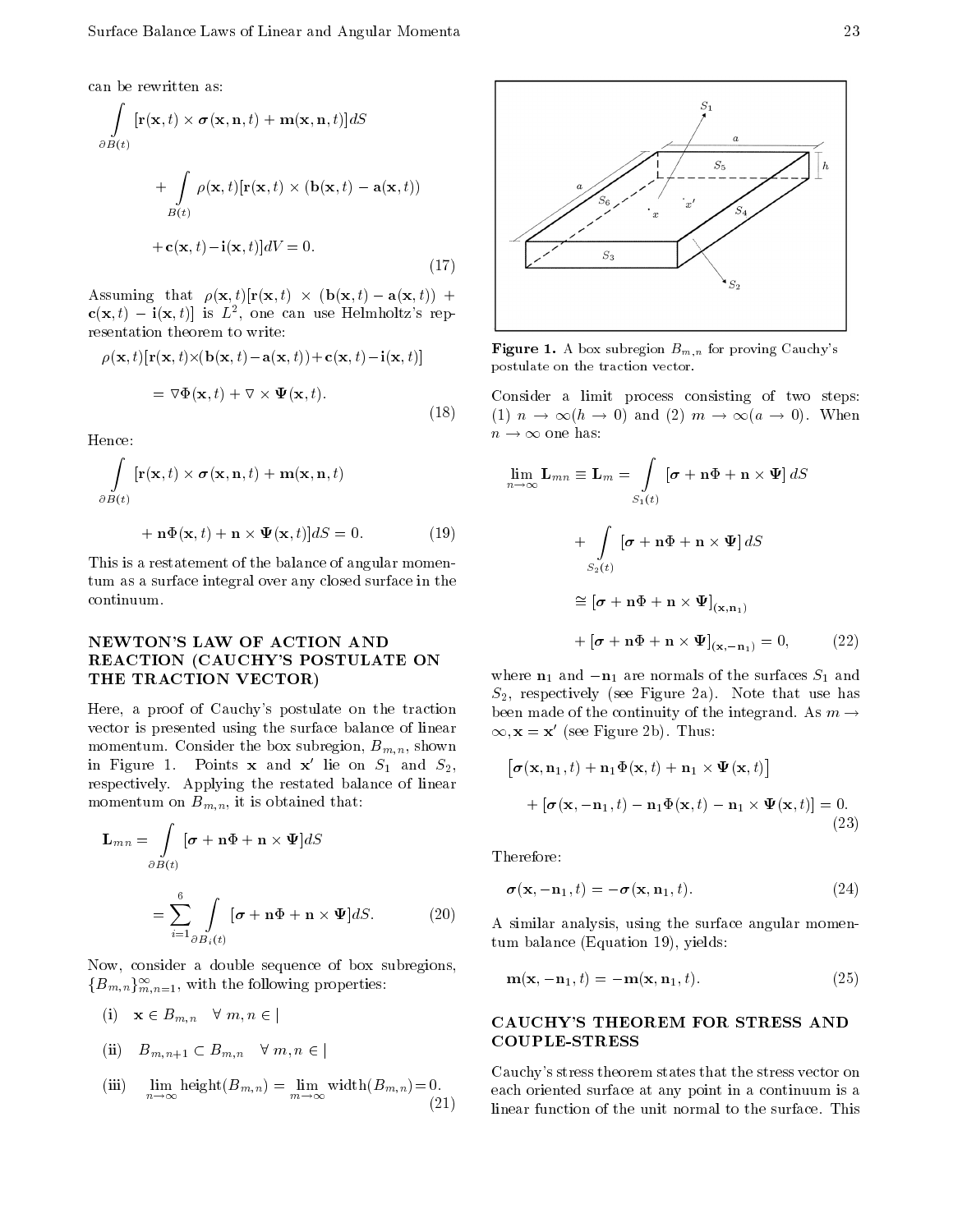

 $(b)$ 

 $(a)$ 

 $m, n+1$ 

 $\mathbf{1}_{m,\, \mathbf{g}}$  $\mathcal{N}_m+1, \mathbf{0}$  $m+2, \, \mathbf{0}$ 

is known as the most important theorem in continuum mechanics and guarantees the existence of the stress tensor  $\mathcal{C}$  and the original his theorem in  $\mathcal{C}$  and the original his theorem in  $\mathcal{C}$ considering the balance of linear momentum for a tetrahedron. His proof was based on the assumption of the continuity of the stress and body force vector However, some researchers offered proof of the theorem under weaker conditions. Gurtin et al. [15] showed that the theorem remains true under much weaker hypotheses. They proved that the theorem is true almost everywhere (The set in which the theorem is not valid has Lebesgue volume measure zero.), if the stress vector and the body force are integrable over the continuum volume (see also  $[16]$ ). Fosdick and Virga [17] presented a variational proof of Cauchy's stress theorem Segev and Rodnay (See also and See also and  $\sim$ generalized Cauchy's theorem on general differentiable manifolds

The classical proof of Cauchy's stress theorem is to invoke Newton's second law (or the balance of linear momentum) for a tetrahedron and then shrink the tetrahedron to a point. In this way, inertia and body force effects disappear because they are of higher orders. Here, a proof of Cauchy's stress theorem is presented using the surface linear momentum balance Applying the surface balance law to a special sequence of tetrahedrons yields Cauchy's stress theorem

For the restated balance law  $(Equation 11)$ , a sequence of specific subregions is considered, namely

tetrahedrons. Consider a sequence  $\{B_k\}_{k=1}^\infty$  of tetrahedrons with the properties as in Equation It is also assumed that three edges of each tetrahedron are along the coordinate axes. The origin (point  $\mathbf{x}$ ) belongs to the tetrahedron and the unit normal to the oblique face is  $n$ . Three members of this sequence are shown in Figure 3. Because  $\sigma(\mathbf{x}, \mathbf{n}, t)$  is assumed to be continuous in  $x$ , for large enough k, Equation 11 can be rewritten as

<sup>Z</sup>

$$
\int_{\partial B(t)} \left[ \sigma(\mathbf{x}, \mathbf{n}, t) + \mathbf{n} \Phi(\mathbf{x}, t) + \mathbf{n} \times \Psi(\mathbf{x}, t) \right] ds
$$
\n
$$
\approx \left[ \sigma + \mathbf{n} \Phi + \mathbf{n} \times \Psi \right]_{(\mathbf{x}, \mathbf{n}, t)} \Delta S
$$
\n
$$
+ \left[ \sigma + \mathbf{n} \Phi + \mathbf{n} \times \Psi \right]_{(\mathbf{x}, -\mathbf{e}_1, t)} \Delta S_1
$$
\n
$$
+ \left[ \sigma + \mathbf{n} \Phi + \mathbf{n} \times \Psi \right]_{(\mathbf{x}, -\mathbf{e}_2, t)} \Delta S_2
$$
\n
$$
+ \left[ \sigma + \mathbf{n} \Phi + \mathbf{n} \times \Psi \right]_{(\mathbf{x}, -\mathbf{e}_3, t)} \Delta S_3. \tag{26}
$$

Again, the continuity of the integrand has been used. Therefore, in the limit, when  $k \to \infty$ , one has:

$$
\left[\boldsymbol{\sigma} + \mathbf{n}\Phi + \mathbf{n}\times\Psi\right]\Delta S - \left[\boldsymbol{\sigma}^{(1)} + \mathbf{e}_1\Phi + \mathbf{e}_1\times\Psi\right]\Delta S_1
$$

$$
-\left[\boldsymbol{\sigma}^{(2)} + \mathbf{e}_2\Phi + \mathbf{e}_2\times\Psi\right]\Delta S_2
$$

$$
-\left[\boldsymbol{\sigma}^{(3)} + \mathbf{e}_3\Phi + \mathbf{e}_3\times\Psi\right]\Delta S_3 = 0. \tag{27}
$$

Substituting System in the Equation of System in the Equation of System in the Equation of System in the Equation of System in the Equation of System in the Equation of System in the Equation of System in the Equation of S

$$
\boldsymbol{\sigma} + \mathbf{n}\Phi + \mathbf{n} \times \boldsymbol{\Psi} - (n_1 \boldsymbol{\sigma}^{(1)} + n_2 \boldsymbol{\sigma}^{(2)} + n_3 \boldsymbol{\sigma}^{(3)})
$$

$$
- (n_1 \mathbf{e}_1 + n_2 \mathbf{e}_2 + n_3 \mathbf{e}_3) \Phi
$$

$$
- (n_1 \mathbf{e}_1 + n_2 \mathbf{e}_2 + n_3 \mathbf{e}_3) \times \boldsymbol{\Psi} = 0. \qquad (28)
$$



**Figure 5.** Three consecutive members of a sequence of tetrahedrons that approach a point <sup>x</sup> and all have unit normal vector **n** on the oblique face.